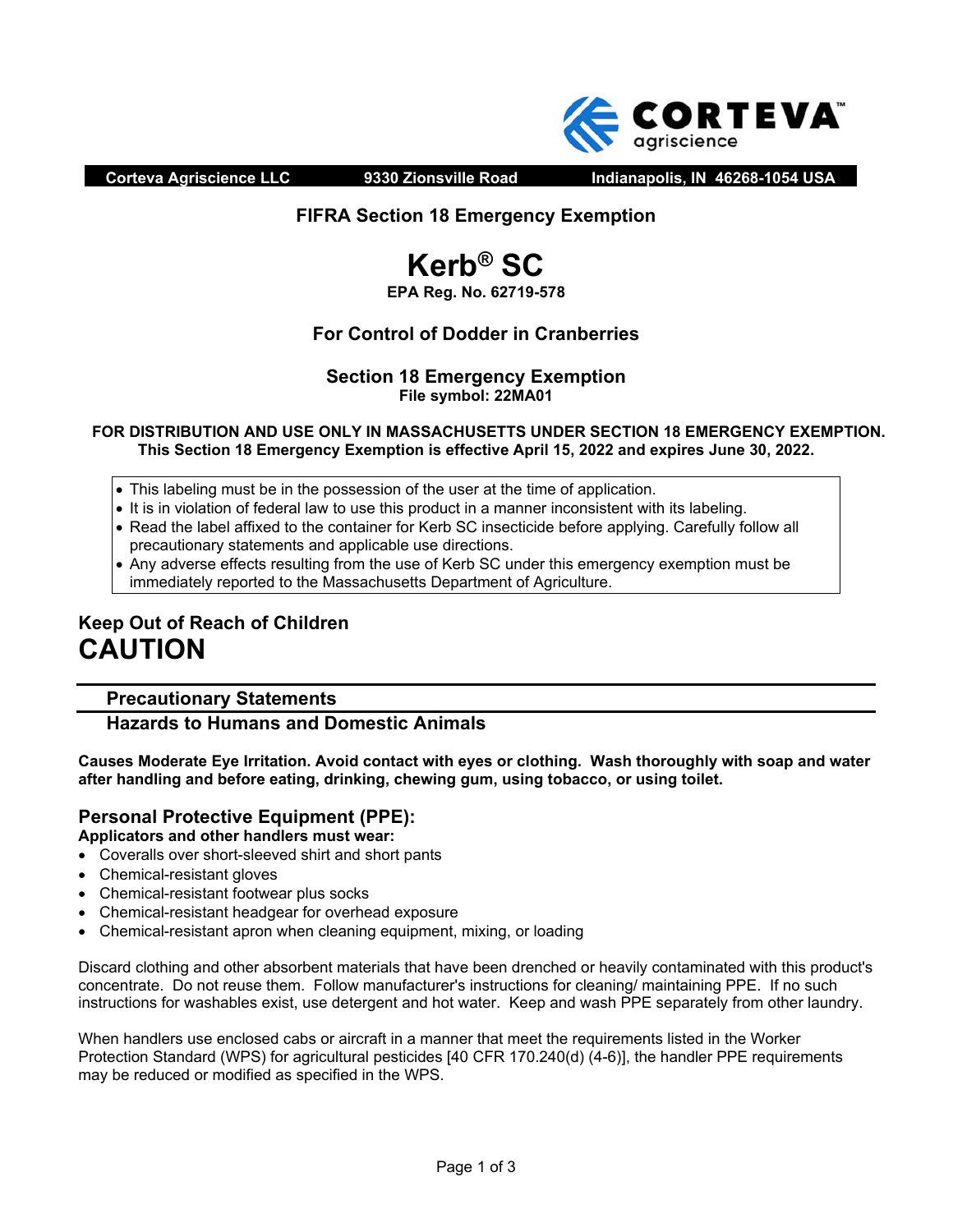#### **Environmental Hazards**

This product can potentially contaminate surface waters through runoff following application to cranberry. The application water should be retained within the cranberry bog for a period of several days following application to allow for the adsorption, dissipation, and settling of residues.

## **Directions for Use**

#### **General Information**

Kerb® SC herbicide may be applied for the control/suppression of dodder (*Cuscuta gronovii*) in cranberry.

#### **Dodder Control in Cranberries**

Kerb SC herbicide is recommended for use as a single application at use rates of 2.5 to 5.0 pints of product (1.0 to 2.0 lb active) per broadcast acre. Alternatively, two sequential applications of Kerb SC may be made at a rate of 2.5 pints of product (1.0 lb active) per acre. When making sequential applications, allow a minimum of 20 days between applications. Do not exceed a total of 5.0 pints of product (2.0 lb active) per acre per season as a result of single or sequential applications. Kerb SC may be either applied through the irrigation system (chemigation) or through a boom-spray type applicator (at a spray volume of 20 to 50 gallons of water per acre). Boom sprayer applications should be followed by 0.1 to 0.2 inches of irrigation. Application should be made after the winter flood has been withdrawn and prior to dodder emergence.

**Crop Tolerance:** Use of Kerb SC in cranberries may impact yields and berry weights. While no statistical differences between treatments for yield or berry weight were reported, the possibility exists for yields and berry weights to be reduced with the use of Kerb SC. A greater reduction may be observed as use rates of Kerb SC are increased.

Additionally, cranberry plants that are under stress as a result of (but not limited to) drought, flooding, heavy rains, splashed soil, excessive fertilizer or soil salts, low soil temperatures, wind injury, hail, frost damage, injury from previously applied pesticides, injury due to other pests (including insects, nematodes, mites, weeds), or diseases may increase the severity of the crop response or impact on yield or berry weight.

#### **Use Restrictions**

- Do not apply by aircraft
- When making applications with a mechanically propelled boom sprayer, applicators must use a closed mixing/loading system and use an enclosed cab vehicle.
- Do not apply within 75 days of harvest
- Do not apply more than a total of 5.0 pints (2.0 lbs active) of Kerb SC per acre per season as a result of a single or sequential applications.
- **REI** (Restricted Entry Interval): 24 hours.

### **Chemigation Use Precautions**

- 1. Apply this product only through irrigation systems including center pivot, lateral move, end tow, side (wheel) roll, travelers, big gun, solid set, or hand move.
- 2. Do not connect an irrigation system (including greenhouse systems) used for pesticide application to a public water system unless the label-prescribed safety devices for public water supplies are in place.
- 3. A person knowledgeable of chemigation system and responsible for its operation or under supervision of the responsible person, shall shut the system down and make necessary adjustments should the need arise.
- 4. The system must contain a functional check valve, vacuum relief valve, and low pressure drain appropriately located on the irrigation pipeline to prevent water source contamination from backflow.
- 5. The pesticide injection pipeline must contain a functional, automatic, quick-closing check valve to prevent the flow of fluid back toward the injection pump.
- 6. The pesticide injection pipeline must also contain a functional, normally closed solenoid-operated valve located on the intake side of the injection pump and connected to the system interlock to prevent fluid from being withdrawn from the supply tank when the irrigation system is either automatically or manually shut down.